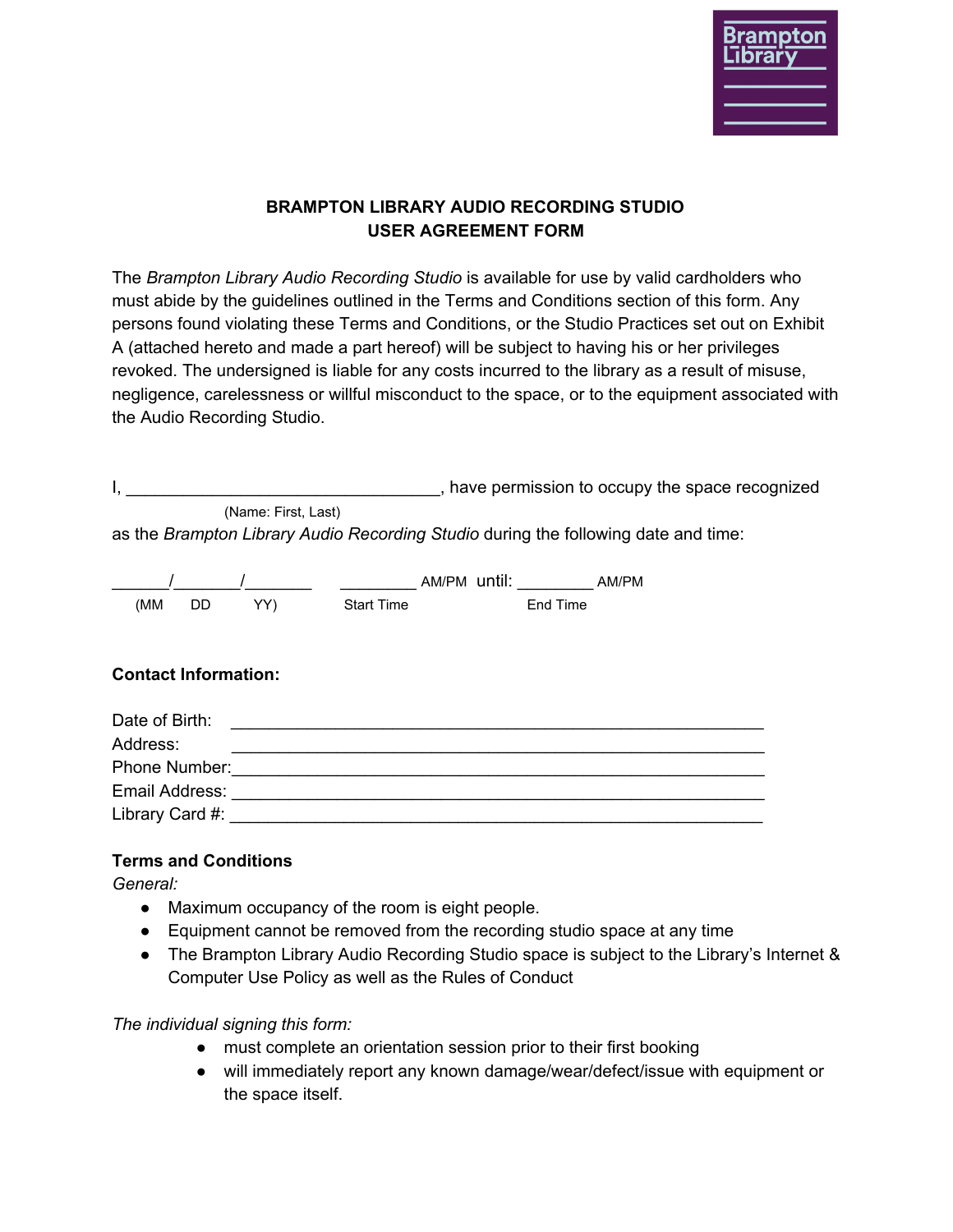

- ● is responsible for, and must return any borrowed equipment at the end of their session.
- agrees to clean up the studio workspace, and leave it in its original state upon completion of session which will be 10 minutes prior to the end of their session
- assumes responsibility for complying with applicable copyright laws.

## **AUDIO RECORDING STUDIO PRACTICES Exhibit A BRAMPTON LIBRARY**

### **Reservations**

- All customers who intend to book a session must have a valid BL card in good standing
- ● To book an orientation session, please visit the CH library service desk in person, or call (905) 793-4636 to schedule a time.
- Reservations for bookings can be made up to 2 weeks in advance
- Reservations for bookings will be held for 15 minutes after the scheduled start time
- Session times not to exceed 2 hours and 50 minutes
- ● Customers under the age of 16 must be accompanied by an adult 18 years of age or older, who assumes responsibility for any damages caused by either party.
- Customers can have a maximum of two booked sessions at one time. Customers must wait before until they have only one or zero booked sessions before they can book again.

## **Procedure**

- A signed user agreement form must be signed by everyone who enters the recording studio, for every recording session.
- A signed user agreement constitutes responsibility for any equipment borrowed, including returning equipment to the staff workstation at the end of the session and pointing out any damage / oddity noticed during use by every member of the party
- The library cards for all customers who enter the recording studio and have signed the user agreement will be retained with staff until the session is over, and all equipment has been returned in good order